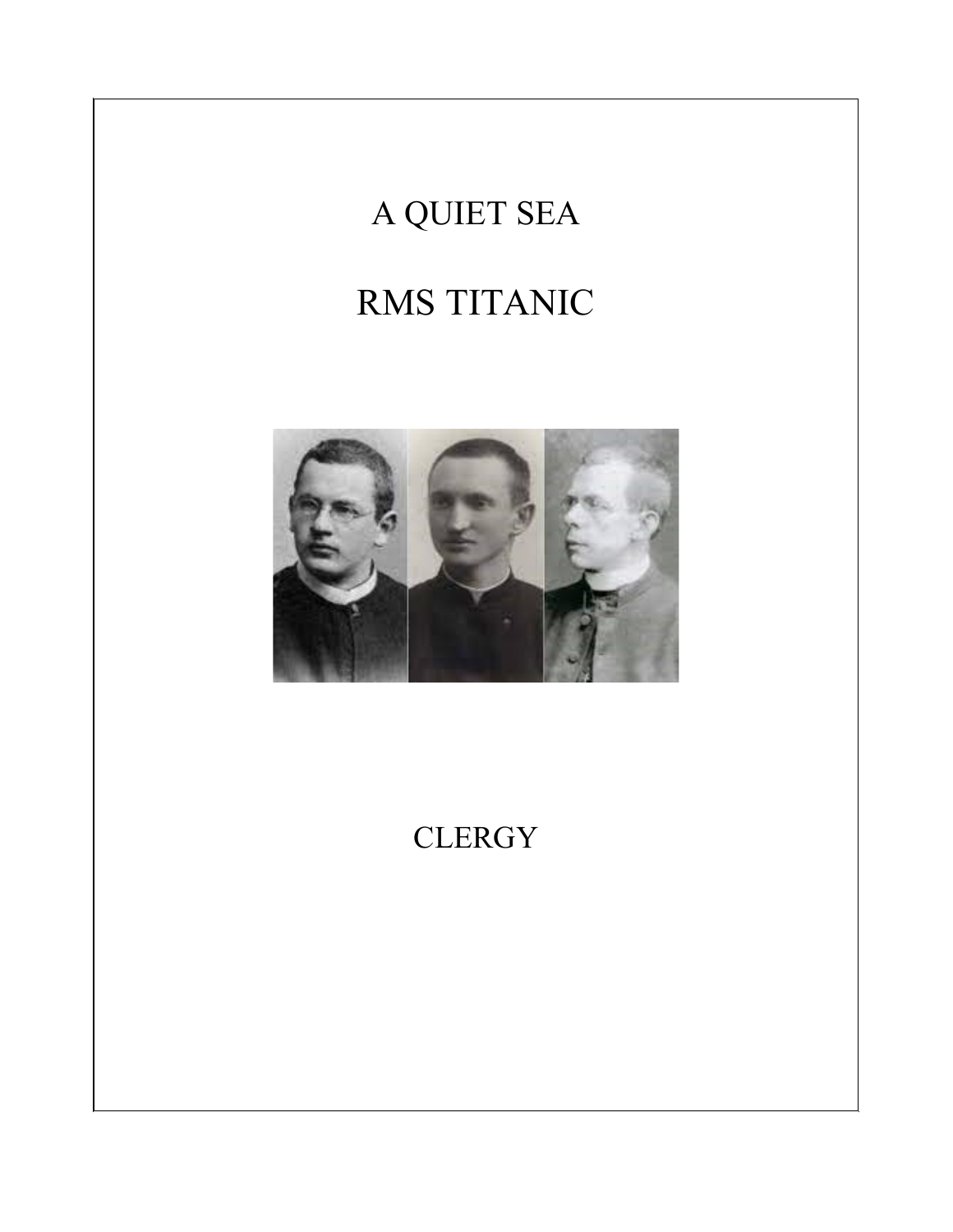# TITANIC: CLERGY

#### **INTRODUCTION**

On the morning of Sunday, April 14, Titanic's passengers were greeted by grey skies and placid seas. Church services were held at 10:30 a.m. Captain Edward J. Smith officiated in First Class, while clergy traveling in Second-Class led services for Second- and Third-Class passengers. The eight priests and ministers crossing the Atlantic on Titanic's maiden voyage included a Methodist, three Catholics, a Lutheran, an Anglican, and two Baptists. All perished.



Reverend Bateman Credit: John Cowart

### REVEREND ROBERT BATEMAN

Rev. Bateman was born in Bristol, England in 1860. He worked as a stonemason and as a Methodist minister, becoming involved in missionary work. He emigrated to Canada, then the United States, where he continued working as a traveling stonemason while performing his ministerial duties. He and his wife eventually had five children. In 1912, Rev. Bateman returned to Bristol for a visit and convinced his sister-in-law, Ada Balls, to accompany him back to the United States. He booked passage in Second Class, and they boarded the ship in Southampton. The reverend and Ada, who was deeply religious, organized prayer meetings in the Second-Class dining room, leading the group in hymns. After the collision, Rev. Bateman woke Ada and insisted she get into a lifeboat. He tossed his necktie to her while the boat was descending and shouted, "If I don't meet you again in this world, I will in the next." Nothing else is known about his remaining time on board. His body was retrieved by the mortuary ship, Mackay Bennett, and sent to his widow for burial in Jacksonville, Florida.



Father Montvila Credit: Nobility.Org

FATHER JUOZAS MONTVILA

Born in Lithuania in 1885, Father Montvila was ordained in 1908 and sent to be vicar in Lipsk, Poland. At the time, the Tsarist government was forcing Eastern Catholic Churches into the Russian Orthodox Church, and it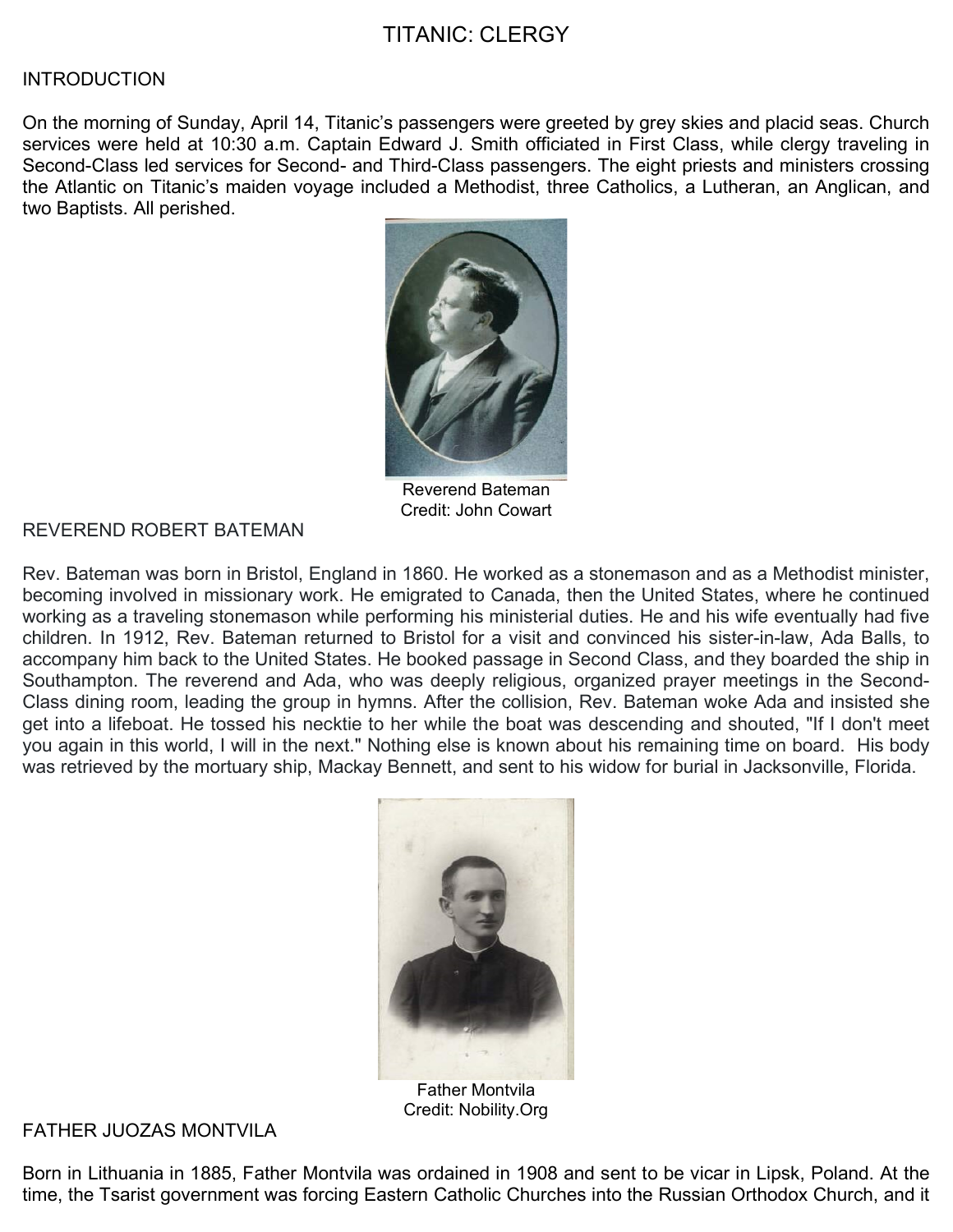was forbidden for a priest to minister to Ukrainian Catholics. Nonetheless, Fr. Montvila covertly provided spiritual support, was arrested and lost his position as vicar. While awaiting final disposition of his offense, he wrote sermons and illustrated stories for newspapers in Vilnius, Lithuania. When it became apparent that he would not be reinstated, he decided to leave and be a priest for the Ukrainian Catholic community in America. He hoped to head a parish in Brooklyn, New York, where his sister lived, although he had an offer to found a Lithuanian parish in Worcester, Massachusetts. After a brief stay in England, Fr. Montvila boarded Titanic and headed for his new life in America. While on board, he said mass each day in the Second-Class library with two fellow priests, Fr. Byles and Fr. Peruschitz. During Titanic's final hours, Fr. Montvila followed his religious ideals, offering comfort and listening to confessions. He was lost with the ship, and his body was never identified. Fr. Montvila's heroic service was honored with a monument erected in Lithuania in 2012.



Reverend Lahtinen Credit: Encyclopedia Titanica

## REVEREND WILHELM LAHTINEN

There is scant information regarding Reverend Lahtinen's early years, other than that he was born in Finland in 1876. He may have been in the military as a young man. He arrived in America in 1903 aboard Cunard's Campania. After traveling through several states, he was married in South Dakota; he became a citizen in 1910. He and his wife, Anna, adopted a daughter and eventually settled on a farm in Minnesota, where he became pastor of the local Lutheran Church. In late 1911, he and his family traveled to Finland to visit his newly widowed mother. While there, he approved the building of a new home in Minneapolis, which was to be ready upon their return. When his young daughter Martha became ill and died in March of 1912, Rev. Lathinen and his wife, accompanied by one of his wife's relatives, Lyyli Silven, booked Second-Class passage on Titanic. Ms. Silven, awakened by the collision, rushed to find the couple and stayed with them during the evacuation. Anna refused to leave her husband, and they died together. Their bodies, if recovered, were never identified.



Father Peruschitz Credit: Wikipedia

# FATHER JOSEF PERUSCHITZ

Father Peruschitz was born in Bavaria 1871. After graduating from the Royal High School in 1890, he entered a seminary to study theology, and in 1894, he joined a monastery. Fr. Peruschitz became an instructor,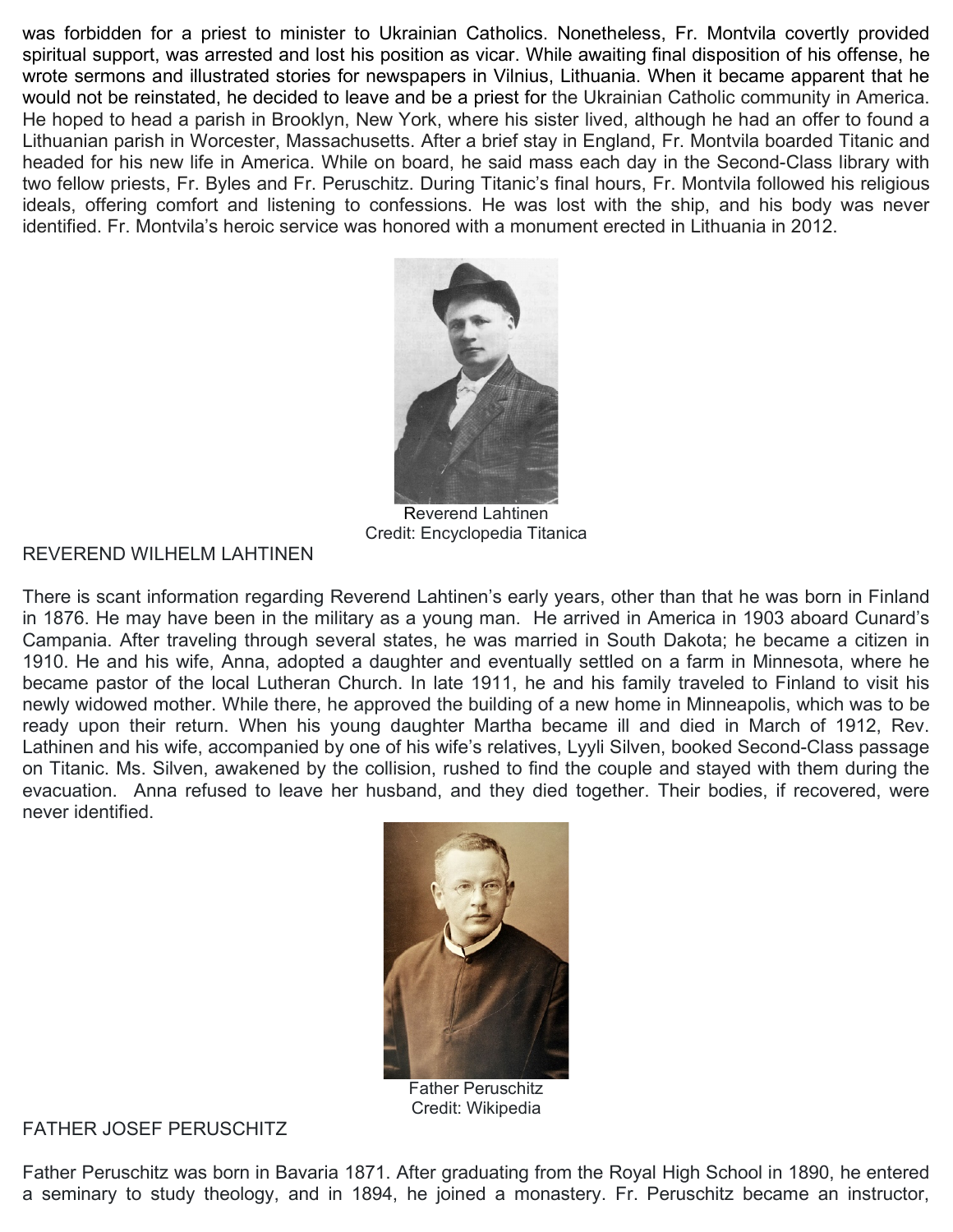proficient at mathematics, music, and physical education. In 1912, he was headed to St. Cloud, Minnesota, to become principal at St. John's Preparatory School. He boarded Titanic as a Second-Class passenger in Southampton. While at sea, another passenger observed that he and Fr. Montvila and Fr. Byles, held mass each day in the Second-Class library. Fr. Peruschitz was known to take time to explain Bible verses to those who had questions. After the collision, Catholics on board implored the priests to provide spiritual comfort. While leading prayers and rosary recitations, and giving absolution, the priests were jeered by several passengers, who perhaps participated in the religious divisions of the day. As he consoled those entering the lifeboats, Fr. Peruschitz was offered a seat, but he declined and returned to those who he had earlier led in prayer. If found, his body was never identified.



Father Byles Credit: Encyclopedia Titanica

FATHER THOMAS BYLES

Born in England in 1870 to a minister and businessman, Fr. Byles studied mathematics, history and theology at Oxford and converted to Catholicism, taking a position at a Roman Catholic seminary. Because he suffered from poor health, depression and fits, he was not sure any order would accept him. However, he was ordained in 1902 and from 1905 until 1912 was rector of a church in Essex, England. His younger brother, living in Brooklyn, New York, was planning to marry and invited Fr. Byles to officiate at the wedding. Elated at the invitation, Fr. Byles booked passage on another White Star liner but abruptly switched to Second-Class on Titanic. During the passage, he joined Frs. Peruschitz and Montvila in holding services in English, French, Hungarian and German for the Second- and Third-Class passengers. His sermon used the metaphor of a spiritual lifeboat in the form of prayer, and the need to hold to the sacraments in the event of a spiritual shipwreck during times of temptation. Fr. Byles was on deck reading his breviary when Titanic struck the iceberg. He went below to lead Third-Class passengers to the boat deck and into the lifeboats, whispering words of comfort to the women and children. With the boats gone, he went aft in the final stages of the sinking, reciting the rosary, hearing confessions and giving absolution to those trapped on the rising stern. His body, if found, was never identified.



Father Byles with his final congregation. Credit: Encyclopedia Titanica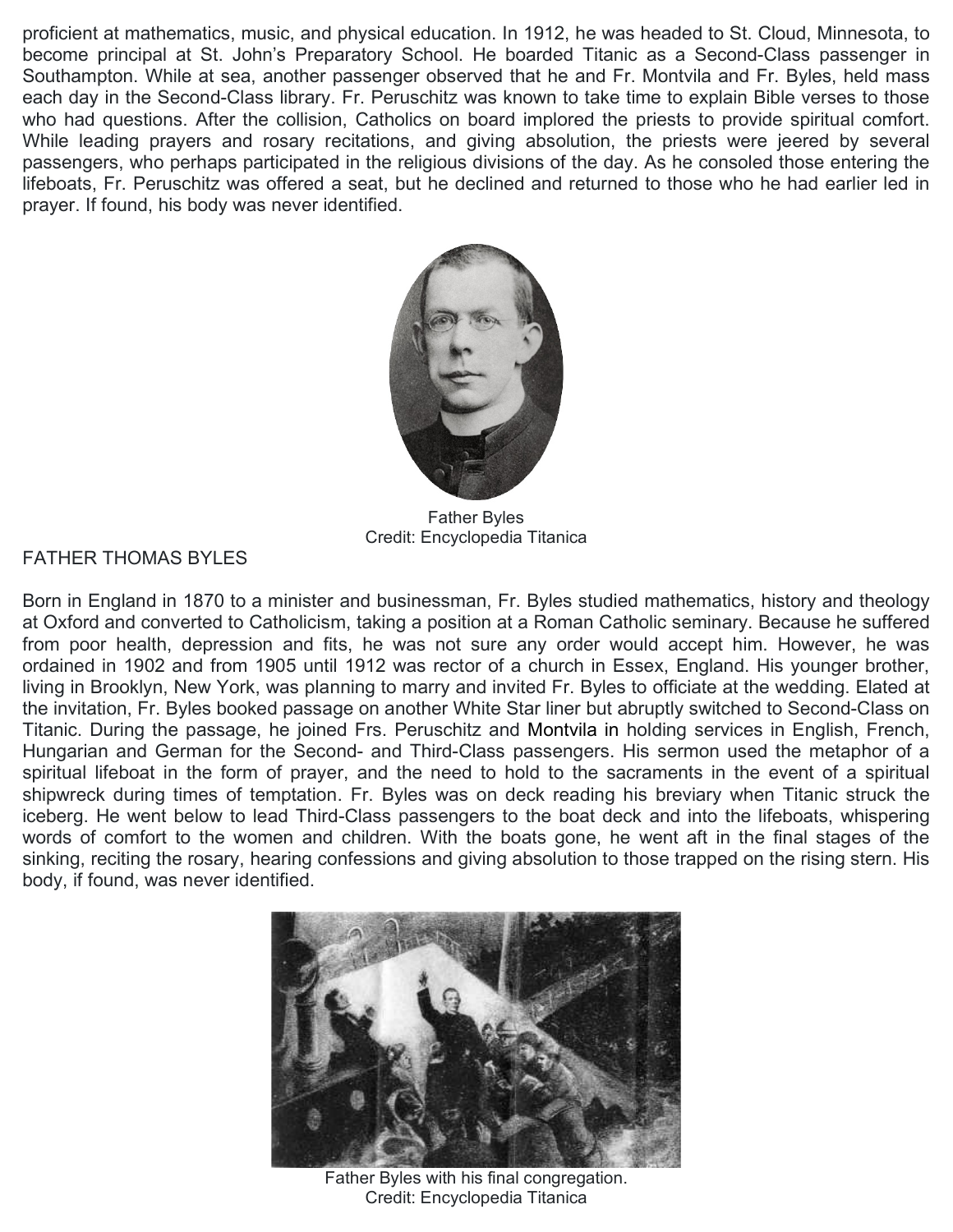

Reverend Carter Credit: Encyclopedia Titanica

## REVEREND ERNEST CARTER

Anglican Reverend Carter was born in England in 1858. His father was also a clergyman. After undergraduate studies at Oxford, he took his holy orders and in 1889 became a priest. He served as curate in the village of Chieveley, moved to London to be vicar of St. Jude, and was named president of Sion College in London. He married Lillian Hughes in 1890. The couple were known to be devoted to each other; they had no children. The Carters boarded Titanic in Southampton as Second-Class passengers. Rev. Carter was slightly ill and obtained some medication from another passenger. The evening of April 14, Rev. Carter, wanting to lead a group in hymns, asked fellow passenger Lawrence Beesley if he knew the purser well enough to ask for the use of the Second-Class dining room. Permission was obtained, and Rev. Carter invited a large group to select the hymns to be sung. Once a hymn was chosen, he would give a brief history of the hymn and its composer; the group was impressed with his knowledge. The meeting ended with the steward serving coffee and people excitedly discussing their arrival in New York. After the collision, the Carters made their way to the boat deck, where they were offered seats in a lifeboat. They refused and stayed together until the end. Their bodies, if recovered, were never identified. A plaque erected at St. Jude's Church reads, "Lovely and pleasant in their lives, in death they were not divided."



Reverend Kirkland Credit: Encyclopedia Titanica

### REVEREND CHARLES KIRKLAND

Born in Canada in 1841, Rev. Kirkland started as a master carpenter. However, he followed his calling and became a Baptist minister—a traveling pastor in the Free Will Baptist movement in Maine, known for his earnest and powerful sermons. Once established in south central Maine, Rev. Kirkland founded his own ministry. Eventually, he was appointed pastor in Penobscot County, continuing his traveling revival meetings and baptizing converts. After three of his youngest children died in the 1888 influenza epidemic, the family moved several times, and he was given a parsonage at the Danforth Baptist Church. When his wife of 30 years died suddenly, Rev. Kirkland, lonely and deeply depressed, left the church. In time, he remarried (a woman with four children from a previous marriage) and returned to his ministry, becoming pastor of a church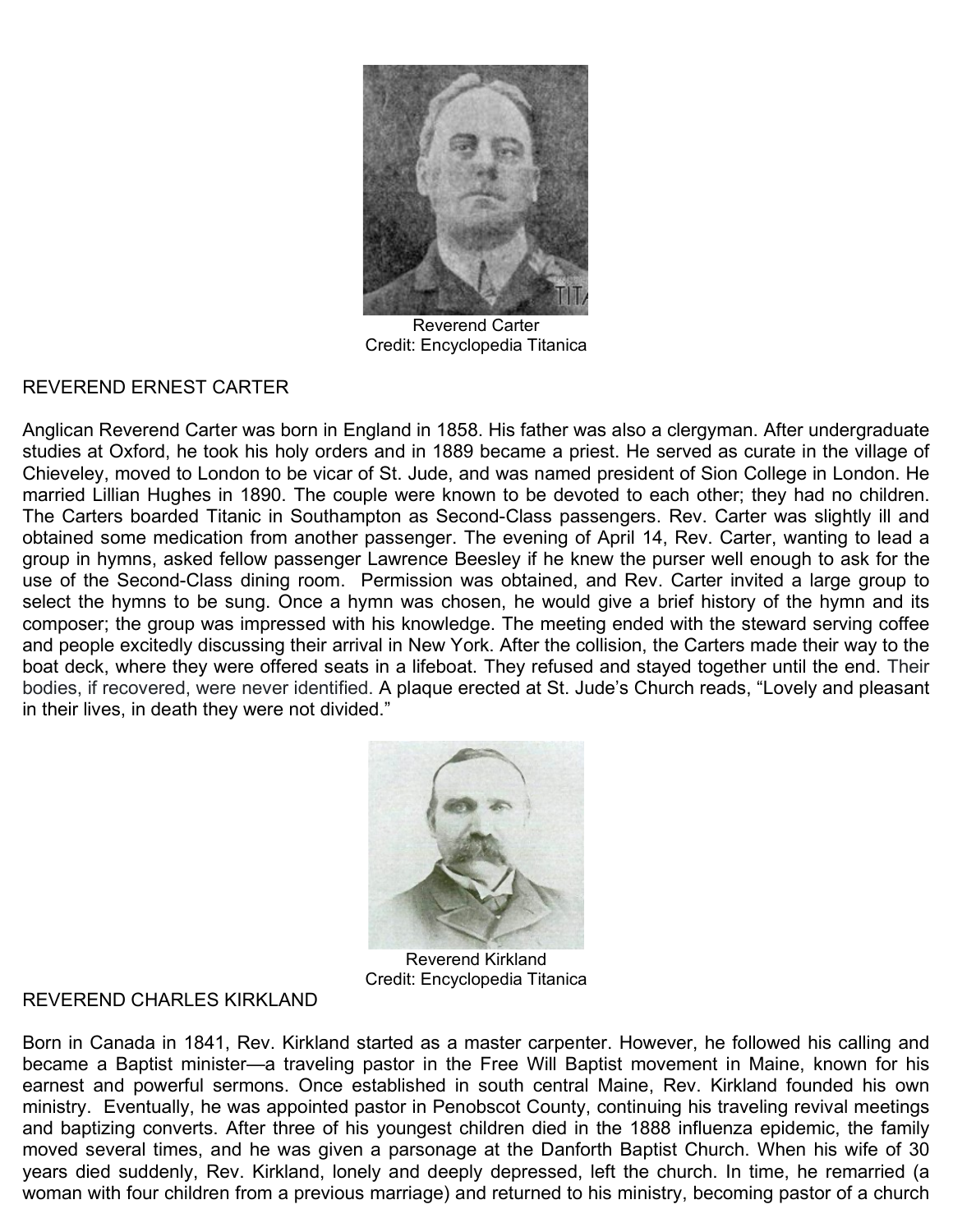in central Maine. However, the marriage failed; the two separated in 1904. Tragedy continued to stalk the family: Rev. Kirkland officiated at the funerals of five grandchildren who died from cholera and influenza. He was close to his sister and visited her in Tuxford, Saskatchewan. He then left for a family business trip to Scotland. His return to Tuxford was delayed because of a coal strike that was crippling England. Letters indicate that he was looking forward to resuming his evangelical work. He and fellow Canadian Frank H. Maybery purchased Second-Class tickets and boarded Titanic in Queenstown, Ireland. They attended the Sunday morning religious service and participated in the 8:30 evening hymn, but little else is known. Rev. Kirkland's body was never recovered, and the family gravestone is simply inscribed, "Charles L. Kirkland – Buried at Sea." Interestingly, his older brother William was lost when RMS Lusitania was torpedoed in 1915.



Reverend Harper Credit: Wiki Fandom

## REVEREND JOHN HARPER

Scottish-born Rev. Harper began preaching in 1890 at the age of 18 and became well known for his sermons. While working as a laborer in a mill, he was approached by a pastor who found him a position doing ministry work. In 1897, Rev. Harper became the first pastor of the Road Baptist Church, where he increased membership from 25 to 500 and gathered large audiences for open-air revivals. In 1912, Rev. Harper was a widower traveling to Chicago with his daughter Nina and a niece, Jessie Leitch. Having gained distinction for his services in America, he had been invited to speak at the Moody Church in Chicago and was considering an offer to lead the church. Rev. Harper had planned to travel aboard Cunard's Lusitania but pushed back his schedule to travel Second-Class on the new Titanic. On the evening of April 14, Rev. Harper was standing on deck with other passengers admiring the sunset, saying, "It will be beautiful in the morning." When Titanic collided with the iceberg, Rev. Harper woke his daughter and niece, wrapped his daughter in a blanket, and rushed them both to the boat deck, where he kissed his daughter goodbye and handed her into lifeboat #11. What he did in his remaining time isn't certain. It was said that he gave his lifebelt to a man who refused his sermon, saying that, "you will need this more than I do"; the man lived. After Titanic sank, other survivors believe they heard Rev. Harper preaching the Gospel to those in the water until he succumbed to the cold. In 1923, when the Road Baptist Church—his first parish—moved to a new building, the church was renamed Harper Memorial Baptist Church in his honor.



Possibly John and Nina Harper, underlined in yellow. They have just passed lifeboat 11, which will save Nina. Credit: Wiki Fandom